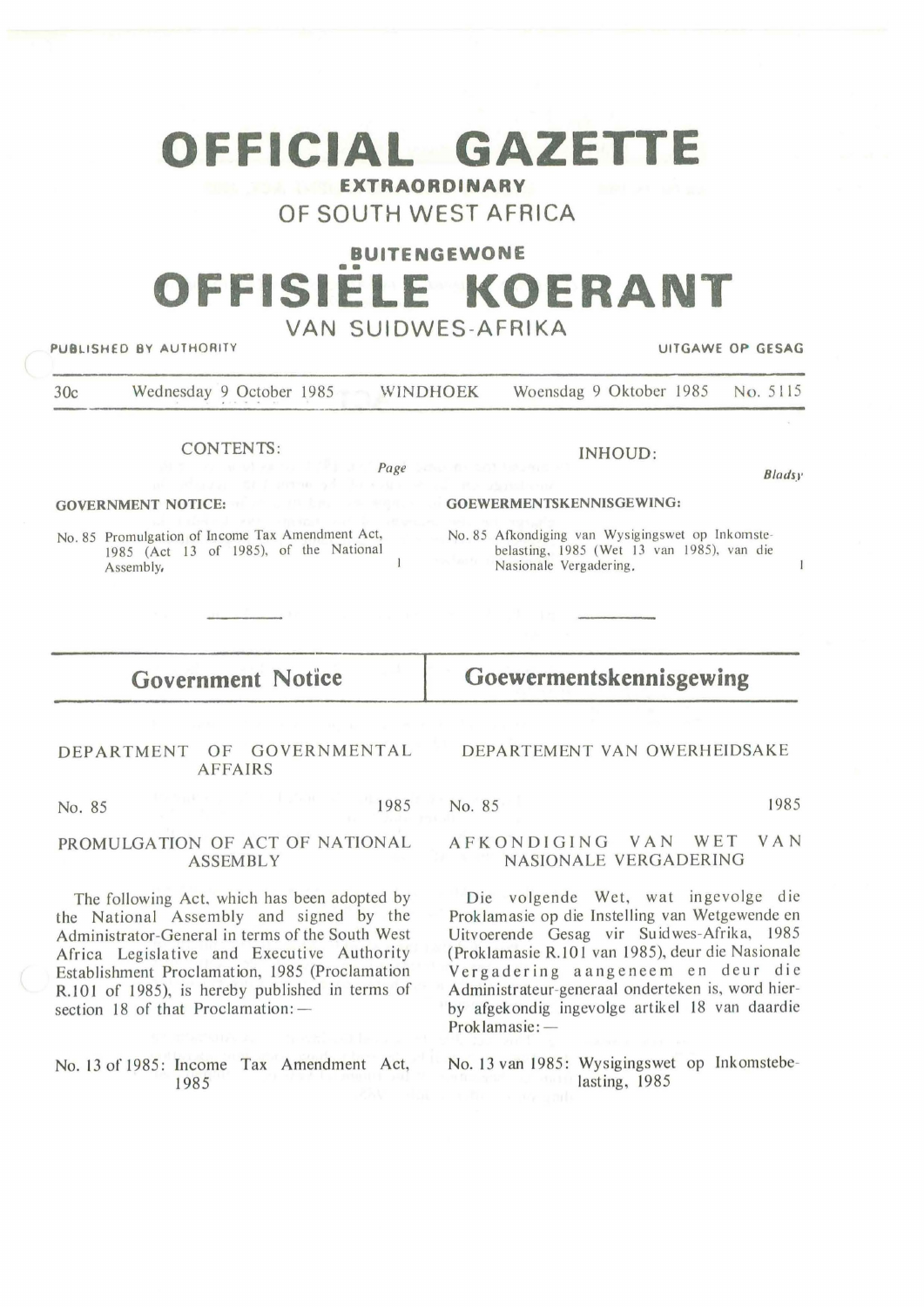**Act No. 13, 1985** 

#### **INCOME TAX AMENDMENT ACT, 1985**

*(English, text signed by the Administrator-General on 20 September 1985)* 

### **ACT**

**To amend the Income Tax Act, 1981, so as to increase the surcharge on the amount of the normal tax leviable in respect of certain companies; and to provide for a sur**charge on the amount of the normal tax leviable in **respect of certain mining companies; and to provide for incidental matters.** 

BE IT ENACTED by the National Assembly, as follows:

1. Section 6 of the Income Tax Act. 1981, is hereby a mended

(a) by the substimation for the proviso to paragraph (a) of subsection  $(2)$  of the following proviso:

"Provided that there shall be added to the amount of the tax determined in accordance with this paragraph, a surcharge equal to ten per cent of the said amount;"; and

(b) by the addition of the following proviso to paragraph (e) of the said subsection  $(2)$ :

"Provided that there shall be added to the amount of the tax determined in accordance with this paragraph, a surcharge equal to five percent of the said amount.".

2. This Act shall be called the Income Tax Amendment Act, 1985, and shall be deemed to have come into operation from the beginning of the financial year of a company ending on or after 1 July 1985.

A mendment of section 6 of Act 24 of 1981, as amended by section 1 of Act 12 of 1982 and section 2 of Proclamation AG. 10 of 1985.

Short title and commence ment.